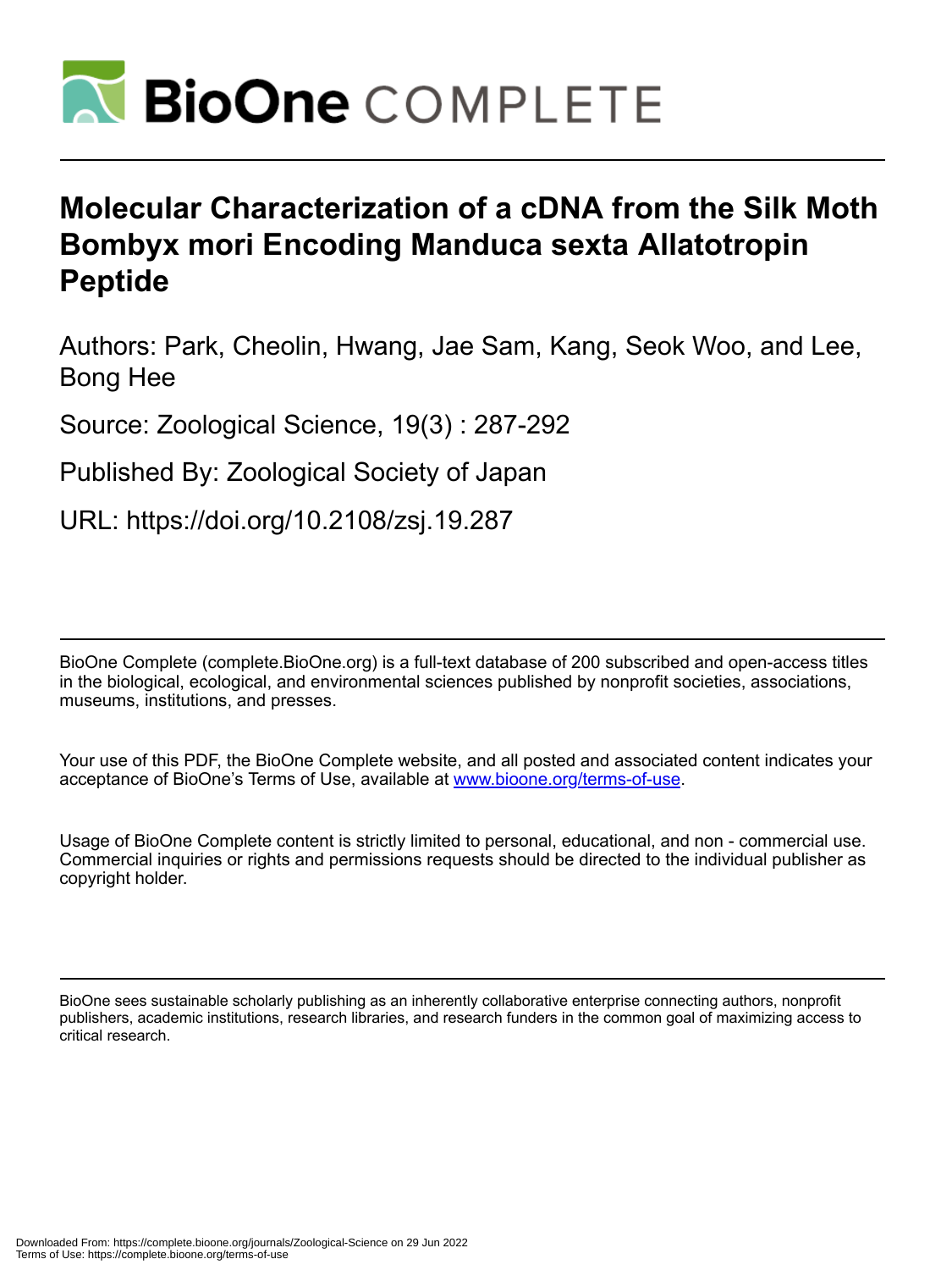# **Molecular Characterization of a cDNA from the Silk Moth** *Bombyx mori* **Encoding** *Manduca sexta* **Allatotropin Peptide**

Cheolin Park<sup>1</sup>, Jae Sam Hwang<sup>2</sup>, Seok Woo Kang<sup>2</sup> and Bong Hee Lee<sup>1,3\*</sup>

1 *Department of Biology, Seoul 136-701, Korea University, Seoul 136-701, Korea* <sup>2</sup> Department of Sericulture and Entomology, National Institute of Agricultural *Science and Technology, Suwon 441-100, Korea* 3 *Division of Biological Sciences, Korea University, Seoul 136-701, Korea*

**ABSTRACT**—Allatotropin is a 13-residue amidated neuropeptide isolated from pharate adult heads of the tobacco hornworm, *Manduca sexta* and strongly stimulates biosynthesis of juvenile hormones in adults, but not larval, lepidopteran corpora allata. From a *Bombyx mori* midgut cDNA library, a cDNA that encodes a 130-amino-acid polypeptide containing *M. sexta* allatotropin sequence was isolated. The *B. mori* allatotropin cDNA consists of 1196 nucleotides. The encoded allatotropin peptide is identical to that isolated from *M. sexta* and that predicted from *Pseudaletia unipuncta*, with 84% and 81% identity in the amino acid sequence of the allatotropin peptide precursor, respectively. *M. sexta* allatotropin is flanked by two different endoproteolytic cleavage sites within the precursor of the *B. mori* allatotropin peptide. Evidence from northern blotting of *B. mori* tissues showed that the allatotropin gene is expressed in the cells of midgut, head and integument with different transcription amount, but not in the fat body and silk gland. Midgut has also a number of allatotropin-immunoreactive cells and nerve fibers. These results will provide valuable information in understanding the AT gene of insects.

**Key words:** Allatotropin cDNA, allatotropin gene expression, allatotropin-immunoreactive cells, midgut*, Bombyx mori* 

# **INTRODUCTION**

Juvenile hormone (JH) is a sesquiterpenoid hormone that plays a central role in metamorphosis, reproduction and adult sexual maturation of insects (Engelmann, 1970). The successful development and sexual maturation of insects are dependent on their ability to control JH levels precisely at all stages of the life cycle (Taylor *et al*., 1996). JH hemolymph titer is regulated mainly by the synthetic activity of the corpora allata (Feyereisen, 1985; Tobe and Stay, 1985).

Biosynthesis of JH by corpora allata is controlled by stimulatory (allatotropin, AT) or inhibitory (allatostatin, AST) neuropeptides (Kramer *et al*., 1991; Pratt *et al*., 1991; Bellés *et al*., 1994; Duve *et al*., 1994; Hayes *et al*., 1994; Stay *et al*., 1994; Woodhead *et al*., 1994; Davis *et al*., 1997). These two neuropeptides are produced by some neuronal cells in the brain and thereafter transported to the retrocerebral complex via the nervi corporis cardiaci in *B. mori* (Park *et al*., 2001). The AT stimulates the glandular cells of the cor-

\* Corresponding author: Tel. +82-2-3290-3156; FAX. +82-2-3290-3623. Email : bhlee@korea.ac.kr pora allata to synthesize JH and then release it into hemolymph, whereas AST inhibits them to produce JH. Although allatotropic factors had been purified or identified from the brains of *M. sexta* and *Galleria mellonella* and the suboesophageal ganglia of *Gryllus bimaculatus* and *Acheta domestica* (Gadot and Applebaum, 1985; Bogus and Scheller, 1991; Lorenz and Hoffmann, 1995), more knowledge was necessary on insect AT

The presence of more than one allatotropic factor with a molecular mass of 0.7 to 20 kDa was described in different insect species (Rembold *et al*., 1986; Ferenz and Diehl, 1983). However, it appeared that a large discrepancy in molecular mass between allatotropic factors found in different developmental stages and/or insect species was present. A large AT with Mr. of 20 kDa has been identified in the larval brain of *G. mellonella* (Bogus and Scheller, 1994, 1996), whereas *M*. *sexta* AT (Mas-AT), an α-amidated tridecapeptide, has been first purified from the head extract of the pharate adult (Kataoka *et al*., 1989). Mas-AT stimulates JH biosynthesis by adult CA, but this has no discernible effect on the rate of JH biosynthesis of larvae or pupae of *M. sexta*. This description suggests that the activity of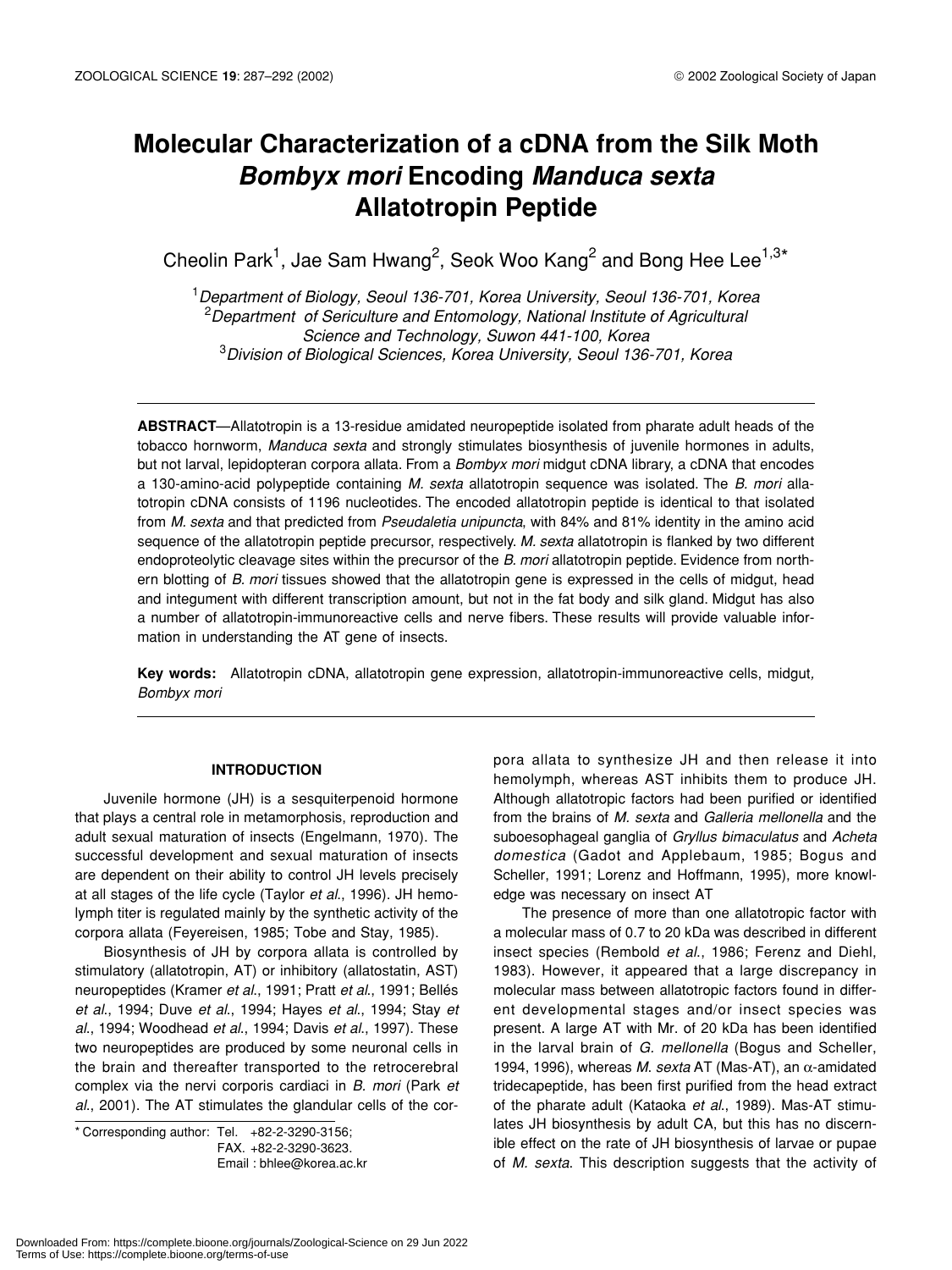Mas-AT may be restricted to the adult stage of the order Lepidoptera (Kataoka *et al*., 1989).

There were some studies on localization of Mas-ATimmunoreactive cells in different tissues throughout postembryonic development of *M. sexta*, *Drosophila melanogaster*, *Lacanobia oleracea* and *B. mori* (Veenstra and Hagedorn, 1993; Zitnan *et al*., 1993a, 1995; Duve *et al*., 2000; Rudwall *et al*, 2000; Park *et al*., 2001). These studies suggested additional roles for Mas-AT. It has been mentioned that Mas-AT has a cardioacceleratory role in *M. sexta* adult (Veenstra *et al*., 1994) and an inhibitory role in midgut ion transport in *M. sexta* larvae (Lee *et al*., 1998a).

There is little doubt that the peptidergic gut innervation and peptidergic midgut endocrine cells occur in most insects (Zitnan *et al*., 1993b, 1995; Lundquist *et al*., 1994; Nässel *et al*., 1995). In *Galleria mellonella* frontal, ingluvial and proventricular ganglia contain 2 to 4 AT-labeled neuronal cells, and the midgut has endocrine cells with AT-immunoreactivity. There is also a labeling of AT in the neuronal cells of frontal and proventricular ganglia and in the endocrine cells of midgut in *M. sexta*, as well as in the nervous midgut plexus of *Lymantria dispar* (Žitñan et al., 1993b).

It has been demonstrated that AT cDNA shows varying structural characteristics with differences in insect species such as *M. sexta* (Taylor *et al*., 1996), *Aedes aegypti* (Veenstra and Costes, 1999) and *P. unipuncta* (Truesdell *et al*., 2000). We describe molecular characterization of *B. mori* cDNA encoding the Mas-AT, making a comparison between *B. mori* AT (Bommo-AT) cDNA and AT cDNA of the insect species described previously.

#### **MATERIALS AND METHODS**

# **Animals**

Cold-treated eggs of the silk moth *Bombyx mori* (Lepidoptera) were supplied from the National Institute of Agricultural, Science and Technology (Suwon, Korea) and hatched to the first instar larvae about 10 days after the onset of incubation at the temperature of 27–28°C and relative humidity of 60–70%. Larvae were reared on an artificial diet under a long-day photoperiod regimen (17-hr light and 7-hr dark). They were normally metamorphosed to pupae and then to adults.

#### **RNA isolation and cDNA synthesis**

Total RNA was isolated from the 3rd instar larval midguts using the TRI reagent-RNA isolation reagent (Molecular Research Center, INC) (Sambrook and Russell, 2001). About 20 midguts of the 3rd instar larvae were homogenized in the TRI reagent with several strong strokes and then placed it at room temperature for 5 min. For the RNA elution 0.2% chloroform was added. The mixture of homogenized midguts was again placed at room temperature for 5 min and subsequently centrifuged with 12,000xg at 4°C for 15 min. The supernatant was transferred into a new 1.5ml-eppendorf tube and then the isopropanol was added. Centrifugation was again performed with 12,000xg at 4°C for 5 min and the supernatant was discarded. The pellet was washed in 75% ethanol while gently flicking it and then dissolved in the TE buffer containing 10mM Tris-Cl, pH 8.0 and 1mM EDTA.

The cDNA for the templates of the reverse transcriptase-PCR (RT-PCR) was synthesized using a SMART cDNA synthesis kit

(Clontech). Degenerate primers were designed, as described in Taylor *et al*. (1996). Four primers for RT-PCR (AT1:5'-CTTCAA-GAACGTCGAAATGATG-3'; AT2:5'-AATGATGACYGCNAGAG-GCTTC-3'; AT 3:5'-GCAACAGCGACCCACGCG-3';AT4:5'-CTTTCA-GATTTAAACCACG AC-3'; Y=A,T,G,C; N=C,G) and two primers for 5'-RACE PCR (primer A:5'-CCACG AACCTGGCGAAGTC-3'; primer B:5'-CGAATGCACCGGACGTCTTG-3') were used.

#### **PCR and cDNA cloning**

The RT-PCR reactions were performed with the murine leukemia virus (MLV)-reverse transcriptase (BRL) in *Taq* polymerase buffer (Takara) supplemented to a final concentration of 3.5mM MgCl<sub>2</sub>, 2.5mM dNTPs and 0.2M of each primer in 50 µl. The mixtures were overlaid with mineral oil and then amplified in a thermal cycler (Perkin Elmer) for 30 cycles (95°C for 1 min; 57°C for 1 min; 72°C for 90 s), preceded by a 4-min denaturation step at 94°C and followed by a 5-min final extension at 72°C. The electrophoresis was performed on the Mupid-21 Kit (50V). The DNA was eluted from the sliced band with a DNA Purification Kit (UltraCleanTM 15, MO BIO). After determination of the concentration of the PCR product, ligation and transformation reactions were performed with a pGEM-T Easy Vector (Promega) System. The Miniprep kit (Wizard, Promega) was used only for sequencing.

#### **Autosequencing for cDNA and searching for the similarity**

PCR was performed in the following mixtures; Big Dye, Primer T7, SP6 1 pmol each, plasmid DNA, bringing to total 10  $\mu$ l on the GeneAmp PCR system 9700 (PE Applied Biosystem). A 1.1kb cDNA clone encoding the Mas-AT was analyzed with a 310 Genetic Analyzer (ABI Prism, Perkin-Elmer). The cDNA sequence similarity searching was performed using the BLAST from the NCBI data base through internet access.

#### **PCR for 5'-RACE**

As a full length of Bommo-AT cDNA was not detected in the RT-PCR, two new oligonucleotides (antisense primer A: 5'-CCAC-GAACCTGGCGAAGTC-3'; antisense primer B: 5'-CGAATGCAC-CGGACGTCTTG-3') were designed based on the *B. mori* cDNA sequence to find the 5' end of Bommo-AT cDNA by 5'-RACE. The 5'-RACE procedure was performed using a 5'-RACE system for the RACE kit (SMART, Clontech). PCR was conducted under the conditions of a cycle of 94°C for 2 min, 30 cycles of 94°C for 1 min, 59°C for 2 min, and 72°C for 2 min.

#### **Northern blotting**

Sense and antisense allatotropin RNA probes were synthesized from the cDNA clone. The probes were transcribed with a digoxigenin-11-UTP RNA labeling mix (Boehringer-Mannheim) using T7 RNA polymerase (Promega). Total RNAs were isolated from the midgut, head, integument, fat body and silk gland of the 3rd instar larva and electrophoresed with 5µg/ml total RNAs per lane. After electrophoresis, the gel was equilibrated in 20XSSC for 2X15 min to remove the formaldehye. The RNA was blotted in the gel by capillary transfer overnight at room temperature with 20XSSC. The probe was prehybridized in a solution at 68°C for 1.5 hr, denatured in boiling water for 10 min, and then immediately placed on the ice. After the discard of the prehybridization solution and then the addition of the hybridization solution containing the DIG-labeled probe, the membrane was washed twice in 2XSSC containing 0.1% SDS at room temperature (15 minX2). Another wash of the membrane continued in 0.5XSSC containing 0.1% SDS at room temperature (15 minX2). The membrane was equilibrated in washing buffer and blocked by gently agitating it in the blocking solution for 30-60 min. The blocking solution was removed and the membrane was incubated in the antibody solution for 30 min. The anti-DIG-POD solution was added to the blocking solution and then mixed gently. The membrane was washed to remove the unbound antibody, followed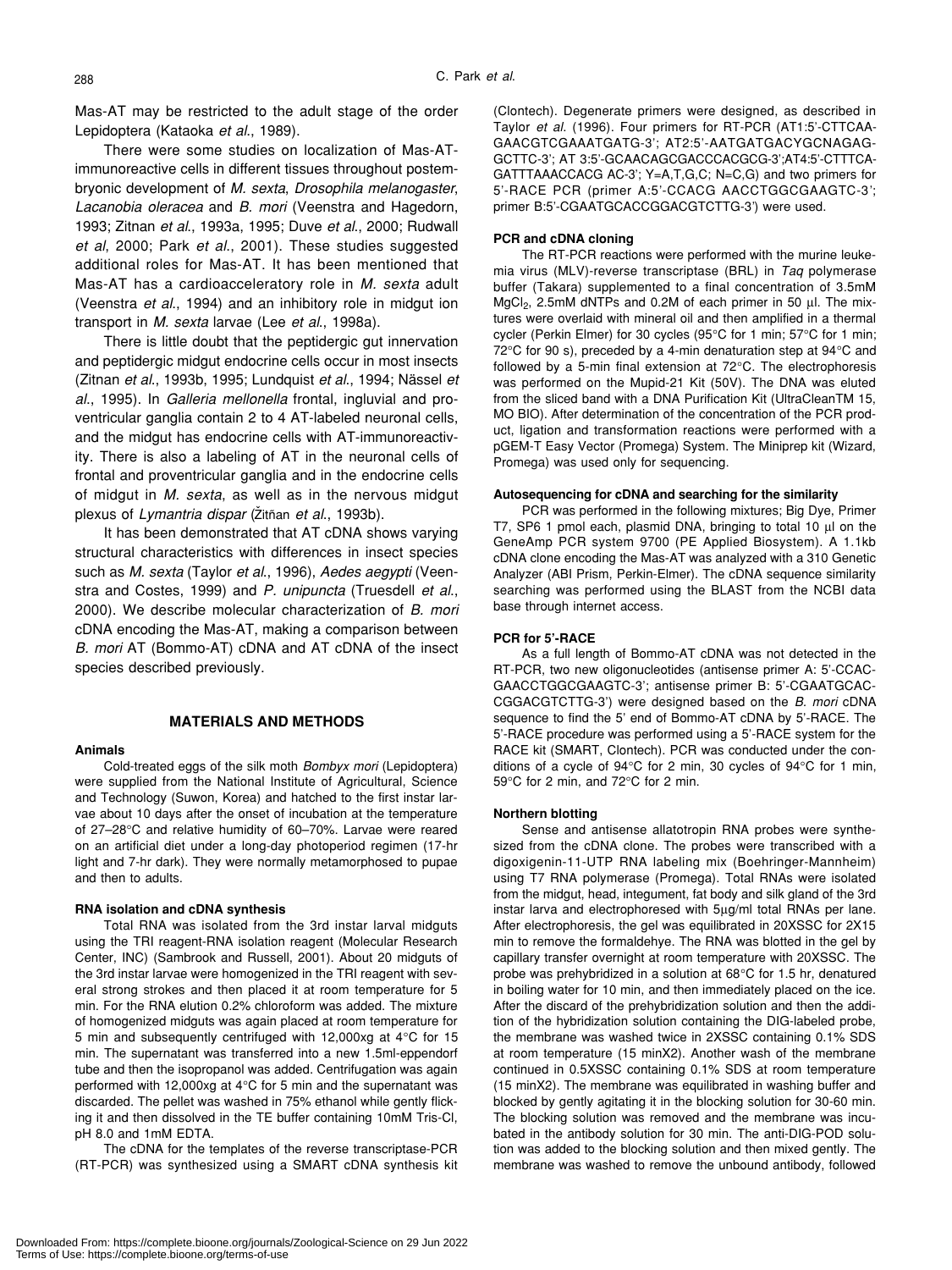| $5 -$                | CGCGCACGACGAGGCGCCTTGTGTACTAGTGCGTAGCCCGCAACATAAACTGAAGAA |                    |                      |                |            |                         |            |                           |            | 57                |
|----------------------|-----------------------------------------------------------|--------------------|----------------------|----------------|------------|-------------------------|------------|---------------------------|------------|-------------------|
| ATG                  | AAT                                                       | CTG                | ACA                  | ATG            | CAA        | <b>CTG</b>              | GAA        | GTG                       | <b>ATC</b> | 87                |
| М                    | N                                                         | T.                 | Τ                    | M              | Q          | Ŀ                       | E.         | V                         | т.         | 10                |
| GTG                  | GCT                                                       | GTG                | TGC                  | CTC            | GTC        | TTG                     | GCG        | GAG                       | GGC        | 117               |
| V                    | Α                                                         | V                  | С                    | L              | V          | L                       | А          | Е                         | G          | 20                |
| GCG                  | CCC                                                       | GAC                | GTG                  | CGG            | CTC        | GTG                     | AGG        | ACC                       | AAG        | 147               |
| $\mathbb{A}$         | P                                                         | Ð                  | V                    | R              | т,         | $\overline{V}$          | R          | Ψ                         | K          | 30                |
| CAA                  | CAG                                                       | CGA                | CCC                  | ACG            | cgc        | GGC                     | <b>TTC</b> | AAG                       | AAC        | 177               |
| ℧                    | σ                                                         | R                  | P                    | T              | R          | G                       | F          | к                         | N          | 40                |
| <b>GTG</b>           | GAG                                                       | <b>ATG</b>         | <b>ATG</b>           | ACC            | GCC        | <b>AGG</b>              | GGC        | TTC                       | <b>GGT</b> | 207               |
| v                    | Е                                                         | м                  | м                    | т              | А          | R                       | G          | F                         | 으          | 50                |
| AAG                  | AGA                                                       | GAC                | AGG                  | ccc            | CAC        | CCC                     | CGC        | GCC                       | <b>GAA</b> | ${}^{237}_{60}$   |
| $\mathbb K$          | R                                                         | Ð                  | R                    | P              | $_{\rm H}$ | Ρ                       | R          | А                         | E          |                   |
| CTC                  | TAC                                                       | GGT                | CTG                  | GAC            | AAC        | TTC                     | TGG        | GTG                       | ATG        | ${}^{267}_{70}$   |
| Ъ                    | Y                                                         | G                  | L.                   | D              | N          | $\overline{\mathbb{F}}$ | W          | ٢Ž                        | М          |                   |
| CTC<br>Τ,            | GAA<br>F.                                                 | $_{\rm{CCT}}$<br>P | AGC<br>S             | C <sub>P</sub> | GAG<br>F.  | AGA<br>R                | GAA<br>F.  | $\operatorname*{grc}_{V}$ | CAG<br>Q.  | $^{297}_{80}$     |
| GAA                  | GTC                                                       | GAC                | GAA                  | AAG            | ACT        | TTC                     | GAA        | AGC                       | ATC        | 327               |
| E                    | V                                                         | Ð                  | E                    | Κ              | T          | $\overline{W}$          | F.         | S                         | Τ          | 90                |
| $_{\rm P}^{\rm CCT}$ | CTG                                                       | GAC                | TGG                  | TTC            | GTG        | AAC                     | <b>GAA</b> | ATG                       | CTG        | 357               |
|                      | Ţ,                                                        | D                  | W                    | F              | V          | N                       | F.         | М                         | T.         | 100               |
| AAC<br>N             | AAC<br>N                                                  | CCT<br>P           | GAC                  | TTC<br>F       | GCC<br>A   | AGG<br>R                | TTC<br>F   | GTG<br>V                  | GTC        | 387<br>110        |
| GAA                  | AAG                                                       | TTC                | ATC                  | GAC            | CTC        | AAC                     | CAG        | GAC                       | GGC        | 417               |
| E.                   | Κ                                                         | F                  | T                    | D              | L          | Ν                       | O          | D                         | G          | 120               |
| ATG<br>М             | <b>CTA</b><br>L                                           | TCA<br>S           | $_{\rm S}^{\rm TCG}$ | GAG<br>Ε       | GAA<br>Ε   | <b>CTC</b><br>Т.        | AGG<br>R   | AAC<br>N                  | GTC<br>V   | $\frac{447}{130}$ |
|                      |                                                           |                    |                      |                |            |                         |            |                           |            |                   |

 $TAA-3$ 

|                                                              | 513  |
|--------------------------------------------------------------|------|
| GTCTTTTAGATTTGGTGGGTGGAATAAGCGCTTTACTGTTTAATTTTCGCACTCTTCTGA | 573  |
| AGTCGTCGTGGCCTAAAGGATAAAGACGTCCGGTGCATTCGTATGCAGCAGATGCACCGA | 633  |
| ATCCCAGGCGGGTACCAATTTTTCTAATGATATACGTACTCAACAAATGGTCACGATTGA | 693  |
|                                                              | 753  |
| CCTATTTCTGCGGTGAAGCAGTAATGCGTTTCGGCTTGAAGGGCGGCAGCCGTTGTAAC  | 813  |
| TATACTTGAGGACTTATCTCAAGGTGGGTGGCGCATATACGTCGTAGATGTCTATGCCTC | 873  |
| AGTACCACTTAAGAGCAGGTGGCTGTGAGCTCGTCACTATCTAGCATAAATTAAAAAATT | 933  |
| AATATTCGTAACATTTCGAAGGGGAAAGGCTATGTTTTAGGCTGGGATCACATTATAAT  | 993  |
|                                                              | 1053 |
| TAACCTATAAAATGTAGGCGATATTCAAAACTTTATCTACGTTTGGATGCCCTATATAAA | 1113 |
| TTAGTTTGTTGTTAATTAGATAACAGTCGAAGTTACGGATGAAATAAGATATGTCGGTA  | 1173 |
| TCGAAAAAAAAAAAAAAAAAAAAA-3'                                  | 1196 |

**Fig. 1.** Nucleotide sequence of the Bommo-AT cDNA and deduced amino acid sequence of the AT peptide precursor. The sequences are numbered at the right. The amino acid sequence for the Mas-AT peptide is shown in bold type. Two proteolytic cleavage sites are surrounded by thick rectangles. Glycine residue required for amidation is single underlined. Potential polyadenylation signal (AATAAA, Whale and Keller, 1992) is shown bold underlined. RT-PCR oligonucleotide primer sequences are underlined with arrows and 5'-RACE primer sequences are surrounded by rectangles.

| MNLTMQLEVIVAV--CLVLAEGAPDVRLVRTKQQRPTRGFKNVEMMTARGFGKRDRPHPRAELYGLD  | (B.mor1)       |
|----------------------------------------------------------------------|----------------|
| MNFSMHLAVVVAAAACLCVVAAAPEGRLTRTKQQRPTRGFKNVEMMTARGFGKRDRPHTRAELYGLD  | (P. unipuncta) |
| MNLTMOLAVIVAV--CLCLAEGAPDVRLTRTKOORPTRGFKNVEMMTARGFGKRDRPHPRAELYGLD  | $(M.$ sexta)   |
|                                                                      |                |
| NEWVMLEPSPEREVOEV-DEKTLESFFLDWFVNEMLNNPDFARFVVRKFIDLNODGMLSSEELLRNV  | 130            |
| NEWEMLESAPEREGOETNDEKTLESIPLDWFVNEMLNNPDFARSVVHKFIDLNODGMLSSEELLRNVV | 135            |
| NFWEMLETSPEREVOEV-DEKTLESIPLDWFVNEMLNNPDFARSVVRKFIDLNODGMLSSEELLRNF- |                |

**Fig. 2.** Comparison of AT precursor peptides from *B. mori*, *M. sexta* (Taylor *et al*., 1996) and *P. unipuncta* (Truesdell *et al*., 2000). The common homology from three moths is shown in shaded bold-type letters. Translated portions are conserved with high homology.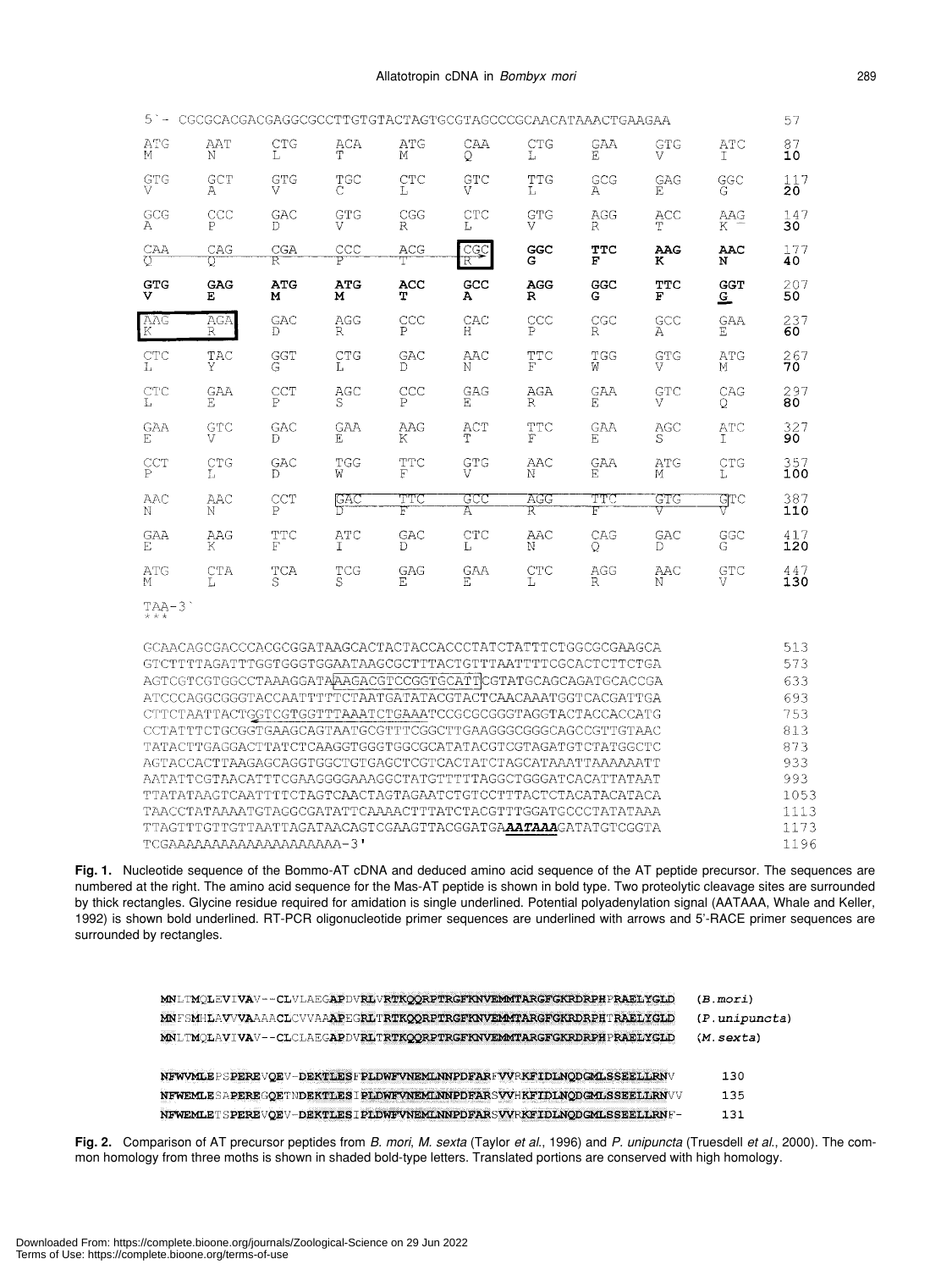by equilibration in a detection buffer for 2 min. After the pour-off of the detection buffer and the addition of the color substrate solution to the membrane, the membrane was washed in distilled water and then a photo of the desired spots or bands was taken with a polaroid camera.

# **Wholemount immunocytochemistry**

Tissue preparation and wholemount immunocytochemistry were performed according to Lee *et al*. (1998b) and Kim *et al*. (1998). Following anaesthetic treatment of the third instar larvae at 4°C for 1 hr, foreguts, midguts and hindguts were isolated in 0.1M sodium phosphate buffer (pH 7.4) (PB) and then fixed in 4% paraformaldehyde (PFA) in 0.1M PB for 5 hr at 4°C. The fixed tissues were immersed in 0.01M phosphate-buffered saline (PBS) with 1% Triton X-100 at 4°C overnight. Blockage of peroxidase activity was performed in 10% methanol in 3%  $H<sub>2</sub>O<sub>2</sub>$  for 25 min. Washes in 0.1M Tris-HCl buffer (pH 7.6–8.6) containing 1% Triton X-100 and 4% NaCl were followed by incubation with a primary antiserum (anti-Mas-AT, Veenstra *et al*., 1994), diluted to 1: 1,500 in dilution buffer (0.01M PBS with 1% Triton X-100 and 10% normal goat serum), for 4-5 d while shaking gently. After washes in 0.01M PBS with 1% Triton X-100, tissues were incubated in peroxidaseconjugated swine anti-rabbit IgG (DAKO), diluted to 1:200 for 2 d at 4°C. Following preincubation in 0.03% diaminobenzidine (DAB, Sigma) in 0.05M Tris-HCl buffer for 1 hr at 4°C, tissues were treated with 0.03% DAB in 0.05M Tris-HCl buffer containing 0.01%  $H_2O_2$  for 5-10 min. After being rinsed in a 0.05M Tris-HCl buffer, tissues were mounted in glycerin, examined and photographed with a Zeiss interference microscope. As a specificity control, immunocytochemistry was performed on whole foreguts, midguts and hindguts of larvae with anti-Mas-AT preincubated with 50 nmol synthetic Mas-AT per ml diluted antiserum (diluted to 1:1,500) for 24 hr.

# **RESULTS**

### **Characterization of Bommo-AT cDNA**

Bommo-AT cDNA was synthesized and two PCR prod-

ucts were made. Using a vector system, recombinant DNA was produced and the desirable trasnformation was properly carried out. The complete Bommo-AT cDNA sequence consists of the 1196 nucleotides with 390 coding sequences (Fig. 1). It contains 57 nucleotides of 5'untranslated region upstream of a single open reading frame beginning at position 58 and ending at position 448 with the translation stop codon TAA. The 3'untranslated region that follows is A/T-rich (60%) and extends for 749 nucleotides. The 3'untranslated region contains a 20-nucleotide poly-A tail and a consensus sequence directing polyadenylation (AAT-AAA) beginning at position 1156 and 15 bases upstream. The encoded Bommo-AT peptide located between Arg<sup>36</sup> and  $\text{Gly}^{50}$  is identical to the sequence of Mas-AT (Kataoka *et al*., 1989) and to that predicted from Mas-AT cDNA (Tay-



**Fig. 3.** Northern analysis for expression of Bommo-AT gene in the tissues. The amount of total RNA is 5µg/lane. The total RNAs in lanes 1-5 are from integument (1), head (2), midgut (3), fat body (4), and silk gland (5), respectively. The Bommo-AT gene is strongly expressed in the midgut with mild expression in the head and lowest expression in the integument, but the gene is not expressed in the fat body and silk gland.



**Fig. 4.** Mas-AT-immunoreactivity in the larval midgut (whole-mount preparations). A. Midgut of third instar larva showing Mas-AT-immunoreactive cells (arrowheads) and nerve fibers (arrows). B. Another midgut of third instar larva showing two intensively-stained cells.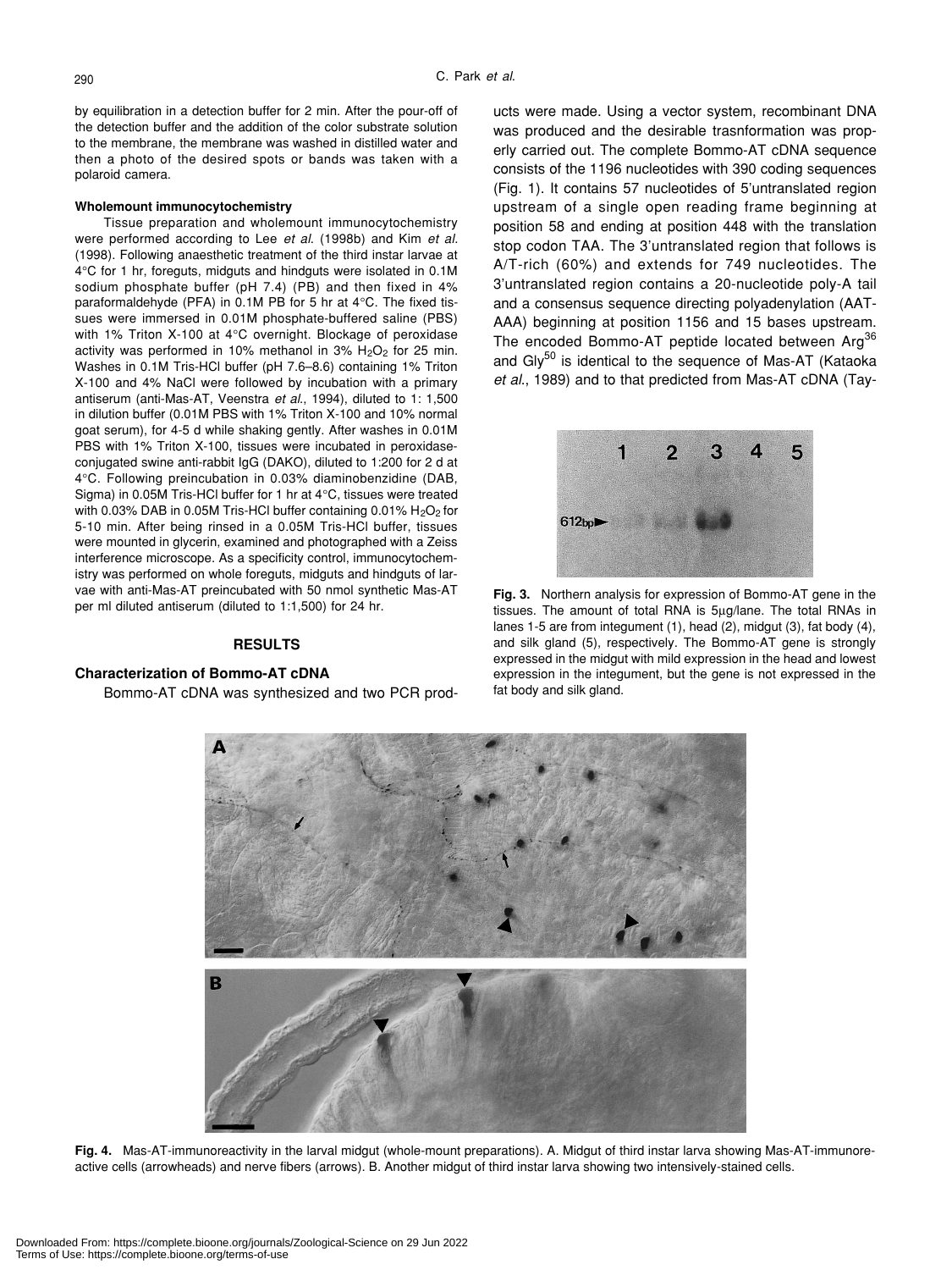lor *et al*., 1996). The Bommo-AT peptide is flanked by two potential endoproteolytic cleavage sites of Arg<sup>36</sup> and Lys<sup>51</sup>-Arg<sup>52</sup>), and ends with a glycine residue, the signal for carboxy-terminal amidation by peptidyl-glycine-α-amidating monooxygenase (Eipper *et al*., 1992). Endoproteolytic cleavage of these sites would result in the production of two additional peptides of 15 and 78 amino acids. This suggests that the Bommo-AT is a secreted peptide after processing from a large precursor peptide. The basic organization of the Bommo-AT peptide precursor, which consists of 130 amino acid sequence, is similar to that of two moths, *M. sexta* with 84% amino acid identity (Taylor *et al*., 1996) and *P. unipunctata* with 81% amino acid identity (Truesdell *et al*., 2000) (Fig. 2). However, the amino acid identity of the AT peptide precursor between *B. mori* and *Aedes aegypti* decreases to less than 70%.

# **Detection of AT gene expression by northern blotting**

For investigation of the expression of the Bommo-AT gene in the tissues, northern blotting was performed using an RNA probe. The total RNAs isolated from the midgut, head, integument, fat body and silk gland of the third instar larva were investigated. The midgut showed the strongest expression of the AT gene, while there was no detection in the fat body and silk gland (Fig. 3). The Bommo-AT mRNA was also included in both head and integument, with its lowest level in the integument and a mild level in the head.

#### **Mas-AT-immunoreactivity in the midgut**

There were Mas-AT-immunoreactive cells (Fig. 4A, B, arrowheads) of the endocrine type in the midguts of the third instar larvae, but not in the foreguts or hindguts. Labeled axons could also be detected in the wall of the midguts (Fig. 4A, arrows).

# **DISCUSSION**

#### **Structure of Bommo-AT cDNA**

It has been demonstrated that in *B. mori* the Mas-AT neuropeptide is produced in the brain and ventral ganglia (suboesophageal, thoracic and abdominal ganglia)(Park *et al*., 2001). The *B. mori* brains contain this neuropeptide in the larval stages with no Mas-AT neuropeptide during the pupal and adult stages. In the brain of early larval life, very limited number of cells (3 pairs) produce the Mas-AT. However, a larger number of Mas-AT-immunoreactive cells (10 pairs) are located in the brain of late larval stages. The larval midgut, which has been used for molecular characterization of Bommo-AT cDNA, contains a much larger number of the AT-immunoreactive cells than the larval brain, although expression patterns of Mas-AT mRNA in the midguts at various developmental stages remains to be investigated.

The Bommo*-*AT is identical to the AT identified in *M. sexta* (Talyor *et al*., 1996) and *P. unipuncta* (Truesdell, *et al*., 2000), although the pattern of the AT mRNA transcription or translation appears to vary greatly between *B. mori* and other moths. The Bommo-AT cDNA has very conserved sequences to that of *M. sexta* (Taylor *et al*., 1996) and *P. unipuncta* (Truesdell, *et al*., 2000) with 84% and 81% amino acid identity, respectively. However, it has smaller conserved sequences to the mosquito *A. aegypti* (Veenstra and Costes, 1999) with less than 70% amino acid identity.

The Mas-AT within the Bommo-AT precursor peptide is flanked by two potential endoproteolytic cleavage sites of Arg<sup>36</sup> and Lys<sup>51</sup>-Arg<sup>52</sup>, and it has also an end by a glycine residue, the signal for carboxy-terminal amidation by peptidyl-glycine-α-amidating monooxygenase (Eipper *et al*., 1992), as in *M. sexta* and *P. unipuncta*. Endoproteolytic cleavage of these sites would result in the production of two additional peptides of 15 and 78 amino acids. As with many other neuropeptides (Sossin *et al*., 1989), therefore, it appears that Mas-AT is translated from a transcript and derived from a polyprotein (Taylor *et al*., 1996).

#### **Expression of Bommo-AT gene in the tissues**

Northern blotting was performed to investigate the expression of the AT gene in the cells of midgut, head, integument, fat body and silk gland of third instar larva of *B. mori*, using a RNA probe which was synthesized by the RT-PCR. The Bommo*-*AT gene was expressed in the midgut, head and integument, whereas there was no detection in the fat body and silk gland (Fig. 3). The midgut showed the strongest expression of the AT gene, with the lowest expression in the integument and mild expression in the head. The function of Bommo-AT in the midgut cells remains to be determined, but it could not be excluded that the AT might function as a myoregulatory peptide in the midgut. It is suggested that Bommo-AT mRNA expressed in the head is made for stimulation of JH biosynthesis by the CA. However, functional characteristics of the Bommo-AT made in the integument cells remains to be investigated.

# **ACKNOWLEDGEMENTS**

We thank Prof. Jae Ho Choi (Hanseo University, Korea) for critical reading of the manuscript. This study was supported by both a grant from Korea University and the Bio-Green 21 grant from Rural Development Administration of Korea.

# **REFERENCES**

- Bellés X, Maestro J-L, Piulachs M-D, Johnen AH, Duve H, Thorpe A (1994) Allatostatic neuropeptides from the cockroach *Blattella germanica* (L.) (Dictyoptera, Blattellidae). Identification, immunolocalization and activity. Regul Pept 53: 237–247
- Bhatt TR, Horodyski FM (1999) Expression of the *Manduca sexta* allatotropin gene in cells of the central and enteric nervous systems. J Comp Neurol 403: 407–420
- Bogus MI, Scheller K (1991) Activation of juvenile hormone synthesis *in vitro* by larval brains of *Galleria mellonella*. Zool Jb Physiol 95: 197–208
- Bogus MI, Scheller K (1994) Identification of allatotropinsecreting cells in the brain of an insect larva. Naturwissenschaften 81: 87–89
- Bogus M, Scheller K (1996) Allatotropin released by the brain con-